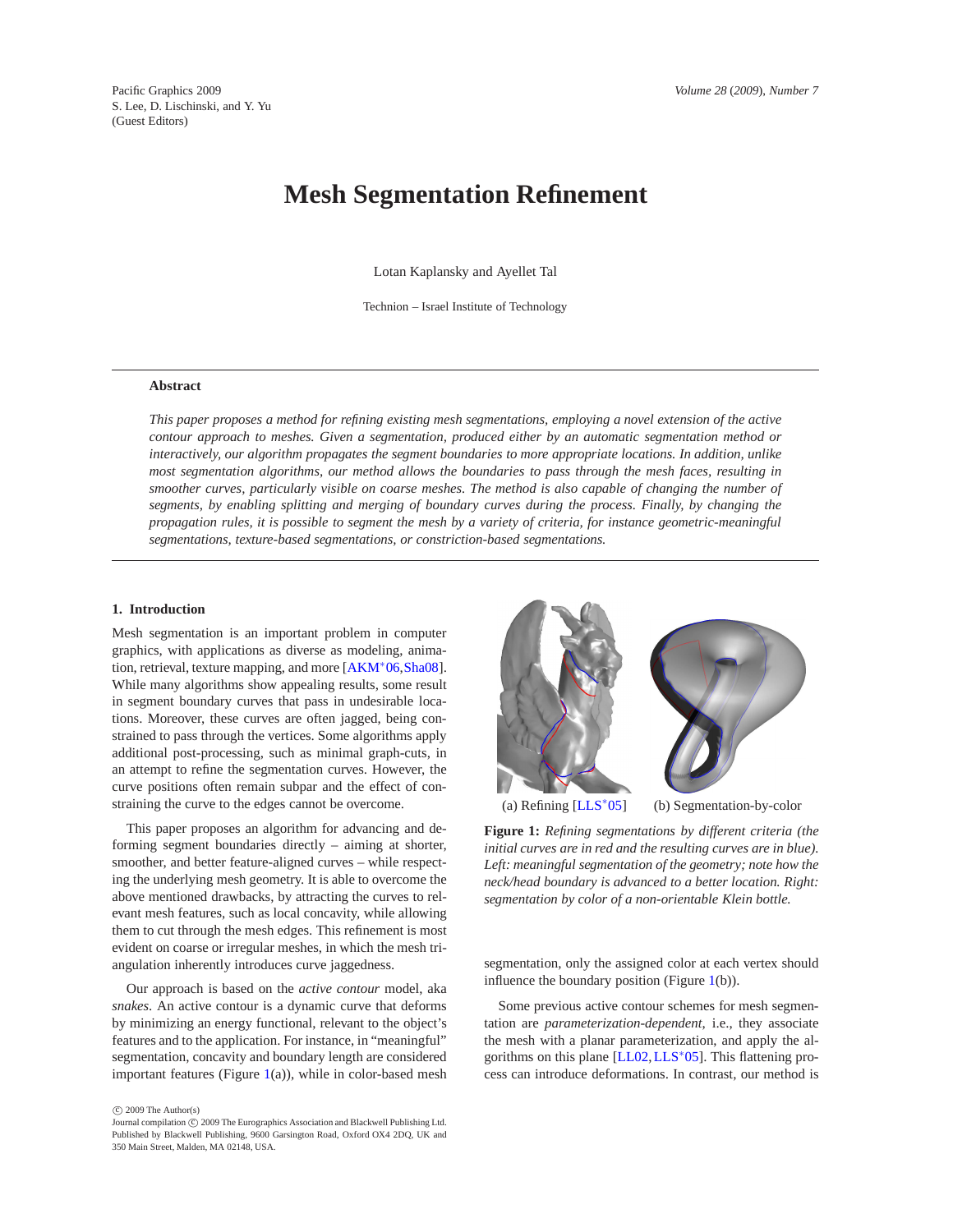*parameterization-free*, avoiding this problem by advancing the curve directly on the mesh. As such, it provides a general framework for deforming mesh curves directly, in a manner that is respectful of the underlying mesh geometry.

The contribution of this paper is hence threefold. First, instead of a new segmentation algorithm, we propose a method of refining an existing segmentation (Section [4\)](#page-2-0). This method simultaneously propagates the segment boundaries to better locations, creating smoother, shorter boundaries regardless of the underlying triangulation. The method also handles segment merging and splitting automatically.

Second, this paper provides a general approach for computing level-set flows on meshes. To this end, it presents algorithms for performing gradient and divergence operators on the mesh vertices (Section [5\)](#page-3-0). These operators can find uses in many other applications.

Last but not least, the method's utility is demonstrated in other segmentation tasks – interactive segmentation, texturebased segmentation, and constriction detection (Section [7\)](#page-6-0).

## **2. Related work**

Many algorithms have been recently suggested for shapebased mesh segmentation [\[AKM](#page-8-0)∗06, [Sha08\]](#page-8-1). These include clustering techniques [\[KT03,](#page-8-4)[LZ04,](#page-8-5)[ZH04,](#page-8-6)[KLT05\]](#page-8-7) and variants thereof [\[GF08\]](#page-8-8), random walks [\[LHMR09\]](#page-8-9), skeletonbased methods [\[MPS](#page-8-10)∗04], and snake-based methods [\[LL02,](#page-8-3)  $LLS*05, MBV97, JK04$  $LLS*05, MBV97, JK04$ ], to name a few.

Most of these algorithms, particularly clustering algorithms, define the segment boundaries implicitly, by the segments themselves. The active contours based methods, on the other hand, extract the boundaries first, and define the segments implicitly. This work focuses on the latter.

A few attempts have been made to use active contours for segmentation of meshes. In [\[LL02,](#page-8-3) [LLS](#page-8-2)∗05] a *parameterization-dependent* curve deformation is performed on an underlying parameterization plane. This plane is determined at each step as a 2D projection of the mesh surface. Although their results are appealing, the projection deformations might introduce inaccuracies.

In  $[SK07]$ , the parameterization plane is given and the flow calculation is accurate. In real applications, however, the input mesh typically lacks such a parameterization. Furthermore, since closed 2-manifold surfaces are not homeomorphic to a disk, the parameterization typically requires the "tailoring" of (at least) two patches, a non-trivial task.

In contrast, [\[MBV97,](#page-8-11) [JK04\]](#page-8-12) perform snake-based segmentation utilizing a *parameterization-free* approach, which advances the curve directly on the mesh. These attempts restrict the curve to reside only on the mesh edges, and update the supporting vertices at each iteration. Since the curve accuracy is limited by the mesh resolution, mesh subdivision is required to increase the curve's accuracy. [\[LMLR06\]](#page-8-14) focuses on reliefs. and allows the curve points to reside anywhere on the mesh faces.

This paper proposes a general snake-based algorithm for segmentation refinement, which avoids the above drawbacks by being both parameterization-free and implicit.

## **3. Preliminaries**

Given a mesh *M* and its initial segmentation (produced either interactively or automatically by a segmentation algorithm), our goal is to modify this segmentation according to a given rule. This modification may not only change the segment boundaries, but also merge segments or split them. Moreover, while most segmentation boundaries do not pass through the mesh faces, we allow them to. This section details the definitions required for the algorithm's formulation.

Commonly, mesh segmentation is defined as the union of disjoint sets of mesh faces [\[KT03\]](#page-8-4). We will give a different definition, which relies on the boundaries between segments, and thus allows the curves to pass through the mesh faces.

**Definition 3.1 Mesh curve (curve)**  $\mathcal{C}$ **: A 3-dimensional** polygon whose vertices lie on the mesh edges, and whose edges reside within the mesh faces.

**Definition 3.2 Supporting edges:** The set of mesh edges the curve passes through.

**Definition 3.3 Mesh segmentation:**  $\mathcal{C}_1, \mathcal{C}_2, \ldots \mathcal{C}_k$  is a segmentation of *M* iff  $\forall i, 1 \le i \le k, \mathcal{C}_i$  is a mesh curve,  $\forall i \ne$  $j, 1 \leq i, j \leq k, \mathcal{C}_i$  and  $\mathcal{C}_j$  do not intersect, and the removal of any  $\mathcal{C}_i$ ,  $1 \le i \le k$ , decreases the number of disjoint segments defined by  $\mathscr{C}_1, \mathscr{C}_2, \ldots \mathscr{C}_k$ .

A mesh curve can be represented and manipulated *explicitly* through its intersections with its supporting mesh edges – *snaxels* [\[BWK05\]](#page-8-15). While intuitive, this representation requires special splitting and cleaning operations to keep the curve valid when moving snaxels across vertices. Moreover, curve topology changes such as splitting and merging, need to be checked for and addressed at every iteration.

To avoid these limitations, we extend the *level-set* approach for images [\[CKS97\]](#page-8-16) to meshes. In this framework the curves are defined and advanced *implicitly*, ensuring curve validity and eliminating the need for consistency checks, while handling splitting and merging automatically.

**Definition 3.4 Level-set function** *U*: A scalar function defined on the mesh, whose zero level-set coincides with the mesh curves.

An update to *U* implicitly propagates its zero level-set and hence the curves. This definition automatically handles curve movement across vertices, splitting, and merging. Note that this implicitly constrains all  $\mathcal{C}_i$  to be closed.

It suffices to assign values of *U* at the mesh vertices, and linearly interpolate them across the mesh. This defines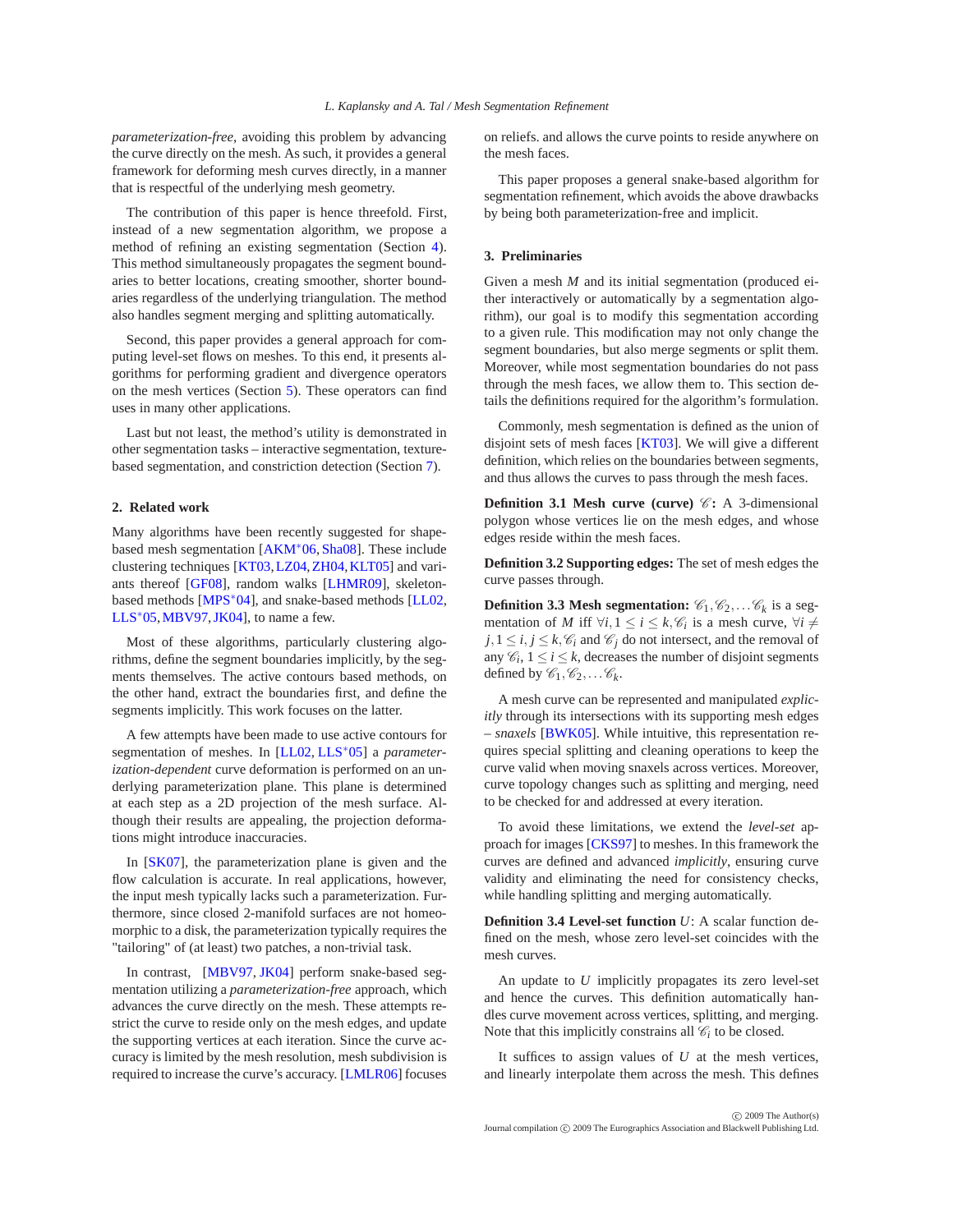the curves implicitly, setting their supporting edges as those linking vertices of opposite sign in *U*.

Curves sometimes propagate with respect to specific external features on the given mesh. One way to relate these features to the curve propagation is by defining an *indicator function g* on the mesh, as follows:

<span id="page-2-3"></span>**Definition 3.5 Indicator function** *g*: A scalar function in the range [0,1], defined on the mesh, approaching 0 near the mesh features and 1 far from the features. (As before, it suffices to assign values to *g* at the mesh vertices.)

Evidently, the definition of the indicator function depends on the mesh features that the application attempts to find, and can have a profound effect on its output. For mesh segmentation, it should depend on the surface curvature [\[Bie87\]](#page-8-17).

<span id="page-2-1"></span>**Definition 3.6 Level-set flow**: An update equation to the level-set function  $\Delta U = time\_step \times F(U, g)$ , which implicitly advances the current curves  $\mathcal{C}_1, \mathcal{C}_2, \ldots \mathcal{C}_k$ .

Explicit curve flows can be uniquely (up to an isometry) represented by the form  $\frac{\partial \mathcal{C}_i}{\partial t} = \beta \vec{N}$  [\[CKS97\]](#page-8-16), where  $\frac{\partial \mathcal{C}_i}{\partial t}$  is the time derivative of curve  $\mathcal{C}_i$  and β is the propagation speed in direction  $\vec{\mathcal{N}}$ , which is the unit normal to the curve on the tangent plane of the surface at each point [\[Do 76\]](#page-8-18).

A simple geometric derivation shows that when the flow is given in its explicit form  $\frac{\partial \mathcal{C}_i}{\partial t} = \beta \mathcal{N}$ , the equivalent level-set representation is given as  $\Delta U = time\_step \times$  $\beta|\nabla U|$  [\[CKS97\]](#page-8-16). Hence,  $F(U,g) = \beta|\nabla U|$ , with  $\nabla U$  representing the gradient of  $U$  on the surface and  $\beta$  is expressed via the level-set function *U* and the indicator function *g*. The exact form of  $\beta$  depends on the application at hand.

#### <span id="page-2-0"></span>**4. Segmentation refinement algorithm**

This section describes the segmentation refinement algorithm, whose goal is to better adhere the segment boundaries to their appropriate locations on the mesh, based on the minima rule (concavity) as well as boundary length [\[Sha08\]](#page-8-1). The algorithm realizes a specific flow from Definition [3.6.](#page-2-1) Outlined in Algorithm 1, its inputs are the initial segment boundaries  $\mathcal{C}_1, \mathcal{C}_2, \ldots \mathcal{C}_k$  at time  $t = 0$  and  $\beta$ 's formulation.

| Algorithm 1 Segmentation refinement (flow) algorithm |  |  |  |  |  |
|------------------------------------------------------|--|--|--|--|--|
|------------------------------------------------------|--|--|--|--|--|

- 1: Initialize the level-set function *U*, so that its zero levelset coincides with the curves  $\mathcal{C}_1, \mathcal{C}_2, \ldots \mathcal{C}_k$ .
- 2: Determine a (possibly unconnected) region  $Ω$  around the current curves.
- 3: Advance the level-set function *U* in  $\Omega$ , according to the level-set flow equation (Equation [1\)](#page-2-2):

<span id="page-2-2"></span>
$$
\Delta U = time\_step \times \beta |\nabla U|.
$$
 (1)

- 4: From the updated *U* function, determine the new curves as its zero level-set.
- 5: Repeat Steps 2–4 until convergence.

 $\odot$  2009 The Author(s)

Journal compilation  $\circled{c}$  2009 The Eurographics Association and Blackwell Publishing Ltd.

Step 1 calculates the initial level-set function *U* as the signed distance to the curves. This is done by defining *U* at each vertex as its minimal geodesic distance to all the curves. This distance can be calculated using [\[MR08\]](#page-8-19) or approximated by the Fast Marching method [\[KS98,](#page-8-20) [SSK](#page-8-21)∗05]. The sign of *U* is then set to alternate across boundaries.

Step 2 limits the region  $\Omega$  over which  $\Delta U$  is calculated. This step is not essential to the algorithm; the propagation could be applied on the whole mesh.  $\Omega$  is used since it can significantly lower the number of vertices in which the updates must be calculated, and thus refine performance.

Step 3 is the key step of the algorithm. It computes the update to *U* by applying Equation [1.](#page-2-2) Computing ∆*U* involves the gradient operator ∇*U* and the divergence operator (required for  $\beta$ , as will be later discussed). Section [5](#page-3-0) describes how these operators are performed directly on the mesh.

After Step 4, which determines the new curves from the updated *U*, the algorithm iterates until the curves do not change between subsequent iterations.

Many flows can be realized using Algorithm 1. For mesh segmentation refinement, we use the *geodesic flow*, first introduced in [\[CKS97\]](#page-8-16) for images. This flow operates by deforming the boundary curves towards the segment boundaries, while attempting to minimize curve lengths.

The geodesic flow is derived from the minimization of an *energy functional*  $J(\mathscr{C})$  defined using a curve  $\mathscr{C}$  with respect to a feature indicator function *g* (Definition [3.5\)](#page-2-3):

$$
J(\mathscr{C}) = \int |\mathscr{C}'(q)| \cdot g(|\nabla I(\mathscr{C}(q))|) dq.
$$
 (2)

Here,  $\mathcal{C}(q)$  is the given parameterization of the curve, *I* denotes the scalar quantity whose features are searched for, and the indicator function  $g$  is defined as a monotonically decreasing function of the gradient. The intrinsic curve length  $\int |\mathscr{C}'(q)| dq$  is thus weighted by  $g(|\nabla I(\mathscr{C}(q))|)$ , which is indicative of the length significance at each curve point. In effect, this functional penalizes the curve length in the nonfeature regions (having high *g* values).

Explicitly, it can be shown that the flow minimizing *J* is:

<span id="page-2-4"></span>
$$
\frac{\partial \mathscr{C}}{\partial t} = g\kappa \vec{N} - (\nabla g \cdot \vec{N})\vec{N} = (g\kappa - (\nabla g \cdot \vec{N}))\vec{N}.
$$
 (3)

The effect of the flow is to deform the curve  $\mathscr C$  using a combination of forces. The term  $-(\nabla g \cdot \vec{N})$  attracts the curve towards regions of low *g* values, hence towards the features. The term  $g\kappa$  ( $\kappa$  being the curve's local curvature) attempts to reduce the curve's overall length, thereby smoothing the curve. In regions where  $g$  is low (probable features), the feature attraction forces dominate, while around high *g* values (non-features) the curve shortening forces dominate. Thus, *g* acts as a weighting term as well as the feature indicator.

In the level-set formulation, Equation [3](#page-2-4) is given by:

<span id="page-2-5"></span>
$$
\Delta U = time\_step \times |\nabla U| (div(g \frac{\nabla U}{|\nabla U|})), \tag{4}
$$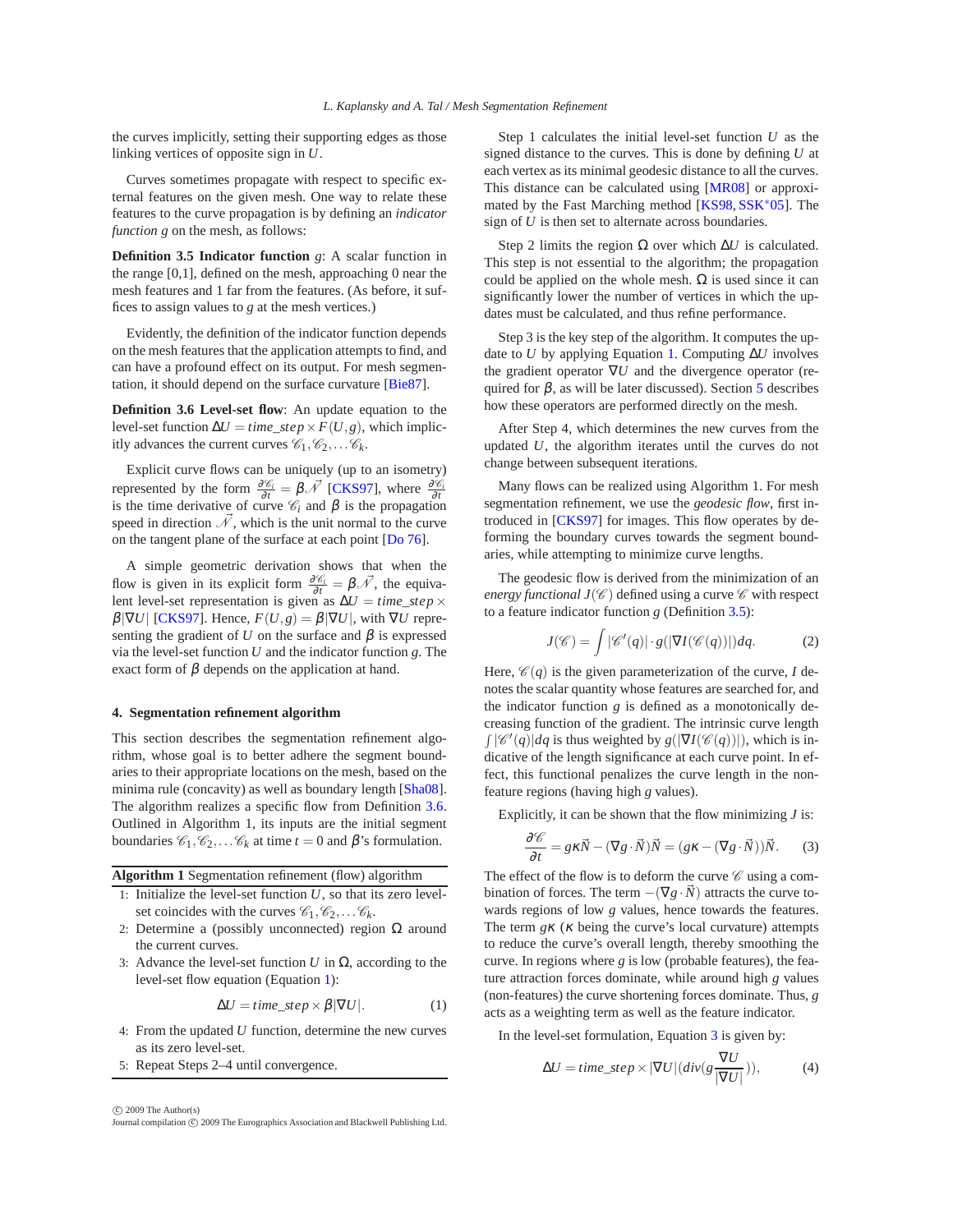where *div* is the divergence operator applied to the vector function  $g \frac{\nabla U}{|\nabla U|}$ . (See [\[CKS97\]](#page-8-16) for a derivation.)

As *g* should act as an attractor around areas of conceptual part boundaries, the minima rule [\[Bie87\]](#page-8-17) suggests that it should take on low (attractive) values around the mesh's deep concavities. To achieve this, we use:

<span id="page-3-5"></span>
$$
g = \frac{1}{1 + \left(\frac{|K|}{\gamma}\right)^n},\tag{5}
$$

with *K* chosen as the minimal surface curvature. Since convex regions typically do not influence the segmentation, *K* values corresponding to convex areas are set to zero.  $\gamma$  is a user-defined parameter, which accounts for *K*'s dependence on the model's scale. In all our examples,  $n = 2$ .

**Implementation issues:** Two issues arise when implementing Algorithm 1. The first regards the choice of the time step at each iteration (Equation [1\)](#page-2-2). The second concerns the region  $\Omega$  over which *U* and  $\Delta U$  are calculated.

The difficulty in determining the time step arises from the fact that the expressions that govern the flow speed, such as  $\kappa$ ,  $\nabla$ *g* ·  $\vec{N}$ ,  $div(·)$  etc. do not scale linearly with re-scaling of the mesh. For example, scaling the mesh by a factor of *a* scales  $\kappa$  by  $a^{-1}$ , leading to a relative speed change of  $a^{-2}$ . To compensate for this, a simple heuristic, which turns out to be satisfactory, is to set the time step relative to a small fraction (typically  $\frac{1}{100}$ ) of the square of the curve's total length.

In general,  $Ω$  is defined as the set of vertices whose distance to the curves is less than a given value. This set can be either defined as an n-ring neighborhood around the curves, or as the set of vertices whose geodesic distance to the curves (already computed during initialization) is below a threshold. In our implementation a 7-ring neighborhood is used.

As the curves propagate into new regions, the values of *U* in the new vertices need to be updated accordingly. In addition, the *U* values in  $\Omega$  are re-initialized (similarly to Step 1) every few iterations as a regularizing process. This prevents accumulation of numerical inaccuracies.

#### <span id="page-3-0"></span>**5. Calculating the gradient & divergence**

To perform the geodesic flow (Equation [4\)](#page-2-5), we derive the differential operators of gradient and divergence on meshes.

#### <span id="page-3-4"></span>**5.1. The gradient operator**

Given a scalar function *f* defined on a manifold *M*, the gradient  $\nabla_M f$  at a point *p* is a vector on *M*'s tangent plane at *p*, with the same direction and magnitude as the maximum rate of change of *f* at *p*. If a parameterization of *M* is given,

<span id="page-3-1"></span>
$$
\chi = (u, v, f^{geom}(u, v)) : \Lambda \subset \mathbb{R}^2 \to M,
$$

with  $\Lambda = \{(u, v) | u, v \in \mathbb{R}\}, \nabla_M f$  on  $p \in \chi(\Lambda)$  is [\[Do 76\]](#page-8-18):

$$
\nabla_M f = \frac{f_u G - f_v F}{EG - F^2} \chi_u + \frac{f_v E - f_u F}{EG - F^2} \chi_v,\tag{6}
$$

with  $f_u, f_v$  representing the partial derivatives of *f in*  $\Lambda$  at *p*, and *E*,*F*,*G* are given as the coefficients of the first fundamental form of *M* at *p*.

Since such a parameterization is not given, we calculate  $\nabla_M f$  at each mesh vertex  $v_0$  by approximating its local neighborhood, as described in Algorithm 2.

| <b>Algorithm 2</b> Gradient calculation algorithm |  |  |  |
|---------------------------------------------------|--|--|--|
|---------------------------------------------------|--|--|--|

- 1: Approximate the local geometry of *M*,  $\hat{f}^{geom}$  at  $v_0$ .
- 2: Calculate the gradient of the geometry  $\hat{\chi}_u$  and  $\hat{\chi}_v$ .
- 3: Approximate the local level-set function  $\hat{U}$  on the local parameterization plane Λ.
- 4: Calculate the gradient of  $\hat{U}$ :  $\hat{U}_u$  and  $\hat{U}_v$ .
- 5: Calculate the gradient of the level-set function  $\nabla_M U$  ac-cording to Equation [6,](#page-3-1) using the approximations  $\hat{U}_u$ ,  $\hat{U}_v$ ,  $\hat{\chi}_u, \hat{\chi}_v$ .

Since the methods used for performing Stages 1-2 are similar to those used in Stages 3-4, we discuss only the former, which addresses the geometry of the mesh. Stages 3-4 have the function  $\hat{f}^{geom}$  describing the geometry (the mesh *z* values) replaced by a function  $\hat{U}$  describing the level-set.

Let  $\hat{f}^{geom} = (\hat{f}^{geom}_0, \dots, \hat{f}^{geom}_N)^T$  be the values of  $\hat{f}^{geom}$ at  $v_0$  and its N neighbors. Assume that  $v_0$  is at the origin and its normal is aligned with the z-axis. We distinguish between two cases – fitting the local geometry to either a linear or a quadratic form. In the linear form,  $\hat{f}^{geom}$  is found by fitting the local geometry to  $\hat{f}^{geom}(u,v) = w_1u + w_2v + w_3$ . The quadratic form,  $\hat{f}^{geom}(u,v) = w_1u^2 + w_2uv + w_3v^2 + w_4u +$  $w_5v + w_6$ , is more accurate and is used when the linear approximation does not conform well enough to the geometry.

<span id="page-3-2"></span>After choosing the function type, its approximated coefficients  $\hat{\mathbf{w}} = [\hat{w}_1 \cdots \hat{w}_d]^T$  are determined by least-squares fitting, as follows. For the linear case:

$$
\hat{f}^{geom}(u, v) = w_1 u + w_2 v + w_3 = (u, v, 1)\underline{w}
$$

$$
\underline{f}^{geom} = (f_0^{geom} \dots f_N^{geom})^T \cong \phi^T \hat{\underline{w}}
$$

$$
\phi = \begin{pmatrix} u_0 & \cdots & u_N \\ v_0 & \cdots & v_N \\ 1 & \cdots & 1 \end{pmatrix}
$$

$$
\hat{\underline{w}} = (\phi \phi^T)^{-1} \phi \underline{f}^{geom} = \Phi \underline{f}^{geom}, \qquad (7)
$$

where the coefficients matrix  $\Phi \in R^{3 \times (N+1)}$  represents the approximation used.

In the quadratic case,  $\hat{f}^{geom}(u, v) = (u^2, uv, v^2, u, v, 1)w$ ,

<span id="page-3-3"></span>
$$
\phi = \begin{pmatrix} u_0^2 & \cdots & u_N^2 \\ u_0 v_0 & \cdots & u_N v_N \\ v_0^2 & \cdots & v_N^2 \\ u_0 & \cdots & u_N \\ v_0 & \cdots & v_N \\ 1 & \cdots & 1 \end{pmatrix}, \quad (8)
$$

 $\circ$  2009 The Author(s)

Journal compilation  $\odot$  2009 The Eurographics Association and Blackwell Publishing Ltd.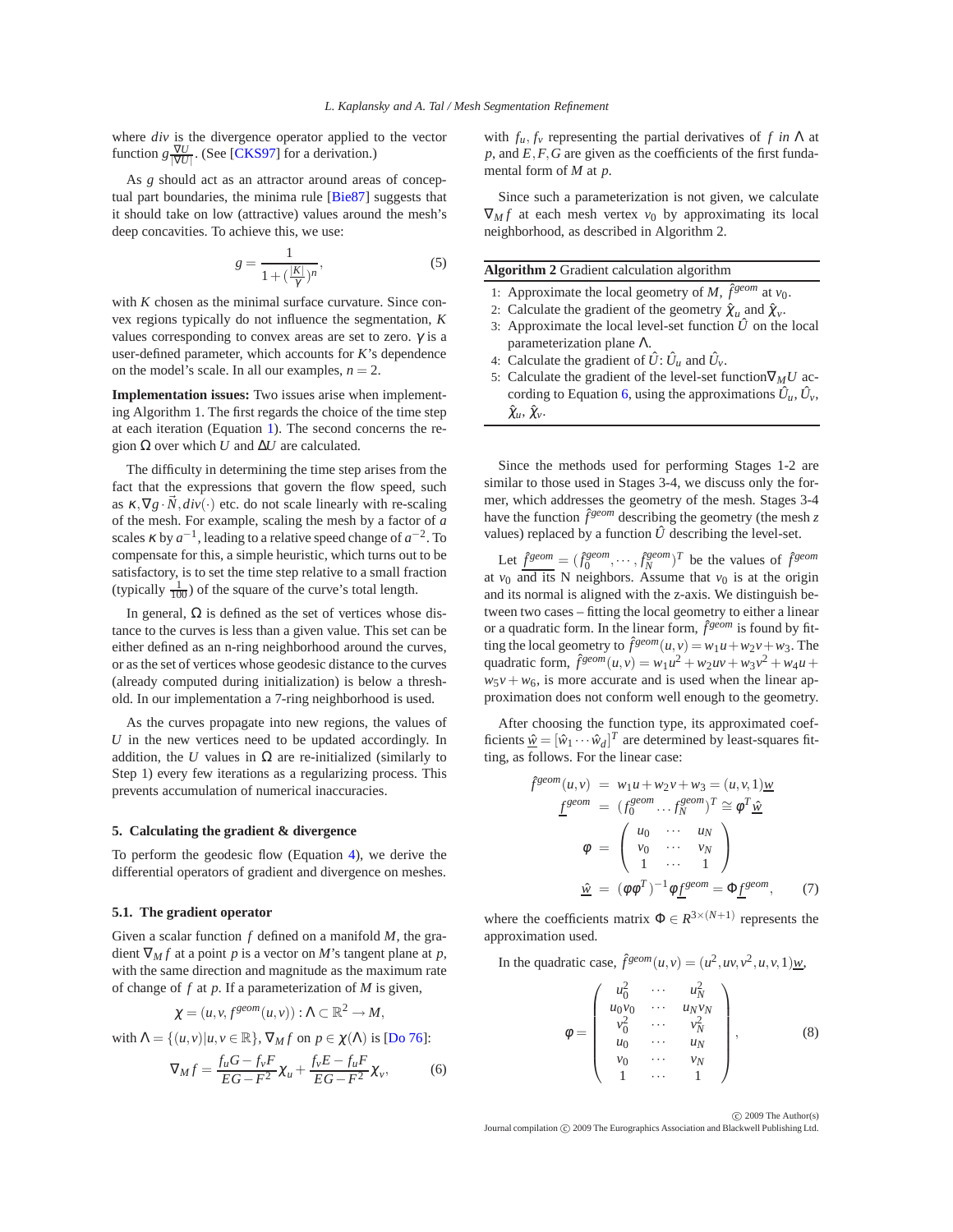and Equation [7](#page-3-2) gives  $\Phi \in R^{6 \times (N+1)}$ .

For Step 2, we need to differentiate  $\hat{f}^{geom}$ . In the linear case,  $\nabla \hat{f}^{geom} = (\hat{f}^{geom}_{u}, \hat{f}^{geom}_{v}) = (w_1, w_2)$  (Equation [7\)](#page-3-2), hence they can be calculated by extracting the first two rows in  $\Phi$  (i.e.  $\Phi_1, \Phi_2$ ) and multiplying by  $f^{geom}$ :

$$
\nabla \hat{f}^{geom} = (\hat{f}^{geom}_{u}, \hat{f}^{geom}_{v}) = (w_1, w_2) = (\Phi_1^T, \Phi_2^T)^T \underline{f}^{geom}.
$$

The quadratic case is similar. Since  $v_0$  is defined at the origin, differentiating  $\hat{f}^{geom}(u,v)$  results by Equation [8](#page-3-3) in:

$$
\nabla \hat{f}^{geom} = (\hat{f}^{geom}_{u}, \hat{f}^{geom}_{v}) = (w_4, w_5) = (\Phi_4^T, \Phi_5^T)^T \underline{f}^{geom}.
$$

Steps 1-2 are performed only once in a pre-processing step, since the geometry of the mesh does not change. Steps 3-5 are performed at each iteration, as the level-set function keeps changing. The key property in performing Steps 3-5 is that together they result in a linear operator that can be expressed as a product of a  $3 \times (N + 1)$  matrix *W*<sup>grad</sup> with the function's values. Plugging Equation [7](#page-3-2) into Equation [6](#page-3-1) yields (we omit the complete derivation for brevity):

$$
W^{grad} = \frac{1}{EG - F^2} \left( (G\hat{\chi}_u - F\hat{\chi}_v)\Phi_1 + (E\hat{\chi}_v - F\hat{\chi}_u)\Phi_2 \right).
$$

(It can be shown that for the linear case,  $E = 1 - w_1^2$ ,  $F =$  $w_1w_2$ ,  $G = 1 - w_2^2$ , and similarly for the quadratic case.)

Each row in *Wgrad* performs a partial derivative in the corresponding axis. Thus,

$$
\nabla_M U = W^{grad} \underline{U}.
$$

As all derivations above are done locally, without a need for a global parameterization, this method frees us from providing an external parameterization. Moreover, it can be shown that invariance to rigid transformations results from the construction of  $\nabla_M U$ . Finally, since the computation at a vertex depends on its valence, the complexity of this stage is linear wrt the number of vertices.

## **5.2. The divergence operator**

The planar divergence operator, applied to a vector function  $\vec{f}(u, v) = (f_1(u, v), f_2(u, v))$ , is defined as:

<span id="page-4-0"></span>
$$
div\vec{f} = \frac{\partial}{\partial u}f_1 + \frac{\partial}{\partial v}f_2.
$$
 (9)

On surfaces, the divergence can be quite tricky [\[Ros97\]](#page-8-22). Below we propose a simple first-order approximation.

We are given a vertex  $v_0$  and its  $N$  1-ring neighbors  $\{v_0, v_1, \ldots, v_N\}$ , the respective function vectors  $\{\vec{f}_i, i =$  $0...N$ } and vertex normals  $\{\vec{n}_i, i = 0...N\}$ . We assume that  $\vec{n}_0$  is aligned with the z-axis. We initially apply a rotation  $R^i$ to each  $f_i$  independently, so as to align  $\vec{n_i}$  with the z-axis, resulting in  $\vec{\varphi}_i = R^i \vec{f}_i = (\varphi_{i,1}, \varphi_{i,2}, 0)^T$ .

Given a vector function  $\vec{\varphi} = (\varphi_1, \varphi_2, 0)$  defined on the

 $\odot$  2009 The Author(s)

plane Λ, whose values are given at the vertices, we can calculate its divergence by Equation [9.](#page-4-0) In order to relate it to the divergence on the manifold  $\chi$ , we associate the partial derivatives  $\frac{\partial}{\partial u}\varphi_1$ ,  $\frac{\partial}{\partial v}\varphi_2$  with  $\chi$  using *W*<sup>*grad*</sup> (Section [5.1\)](#page-3-4):

$$
div_M \vec{f} = W_1^{grad} \underline{\varphi}_1^T + W_2^{grad} \underline{\varphi}_2^T =
$$
  
\n
$$
= \sum_i W_{1,i}^{grad} e_u^T R^i \vec{f}_i + W_{2,i}^{grad} e_v^T R^i \vec{f}_i =
$$
  
\n
$$
= \sum_i W_i^{div} \vec{f}_i = \langle W^{div}, \underline{\vec{f}}^T \rangle,
$$
 (10)

where  $e_u = (1,0,0)^T$ ,  $e_v = (0,1,0)^T$ ,  $W_{i,1...3}^{div} = W_{1,i}^{grad} e_u^T R^i +$  $W_{2,i}^{grad} e_v^T R^i \in \mathbb{R}^{1 \times 3}$ ,  $W^{div} \in \mathbb{R}^{(N+1)X3}$ , and the matrix inner product is defined as  $\langle A, B \rangle = \sum_{i,j} A_{ij} B_{ij}$ .

The divergence operator has several benefits. It is performed in a manner respectful of the underlying geometry; it is linear; and the coefficients matrix *Wdiv* can be calculated once per vertex, in a pre-processing step.

#### **5.3. Approximation accuracy**

To assess the accuracy of our approximations, we measured the error between the approximate and analytical gradient on a number of model test cases. The geometries used are identical to those in  $[Xu04]$ , with the scalar function set as  $f = xy$ . The experiments were performed on two manifolds:  $z = sqrt(1 - (x - 0.5)^2 - (y - 0.5)^2)$  and  $z = tanh(9y - 9x)$ .

Our gradient approximation was compared both to the analytical gradient and to the DEC approximation [\[Hir03\]](#page-8-24) using both regular triangulations and unstructured, nonuniform tessellations. Figures [2](#page-4-1)[-3](#page-4-2) relate the average error magnitude, *err*, to the average edge length *h*, for the first manifold. The results for the other manifold are similar.



<span id="page-4-1"></span>**Figure 2:** *Error convergence on a structured mesh*



<span id="page-4-2"></span>**Figure 3:** *Error convergence on an unstructured mesh*

Journal compilation  $\circled{c}$  2009 The Eurographics Association and Blackwell Publishing Ltd.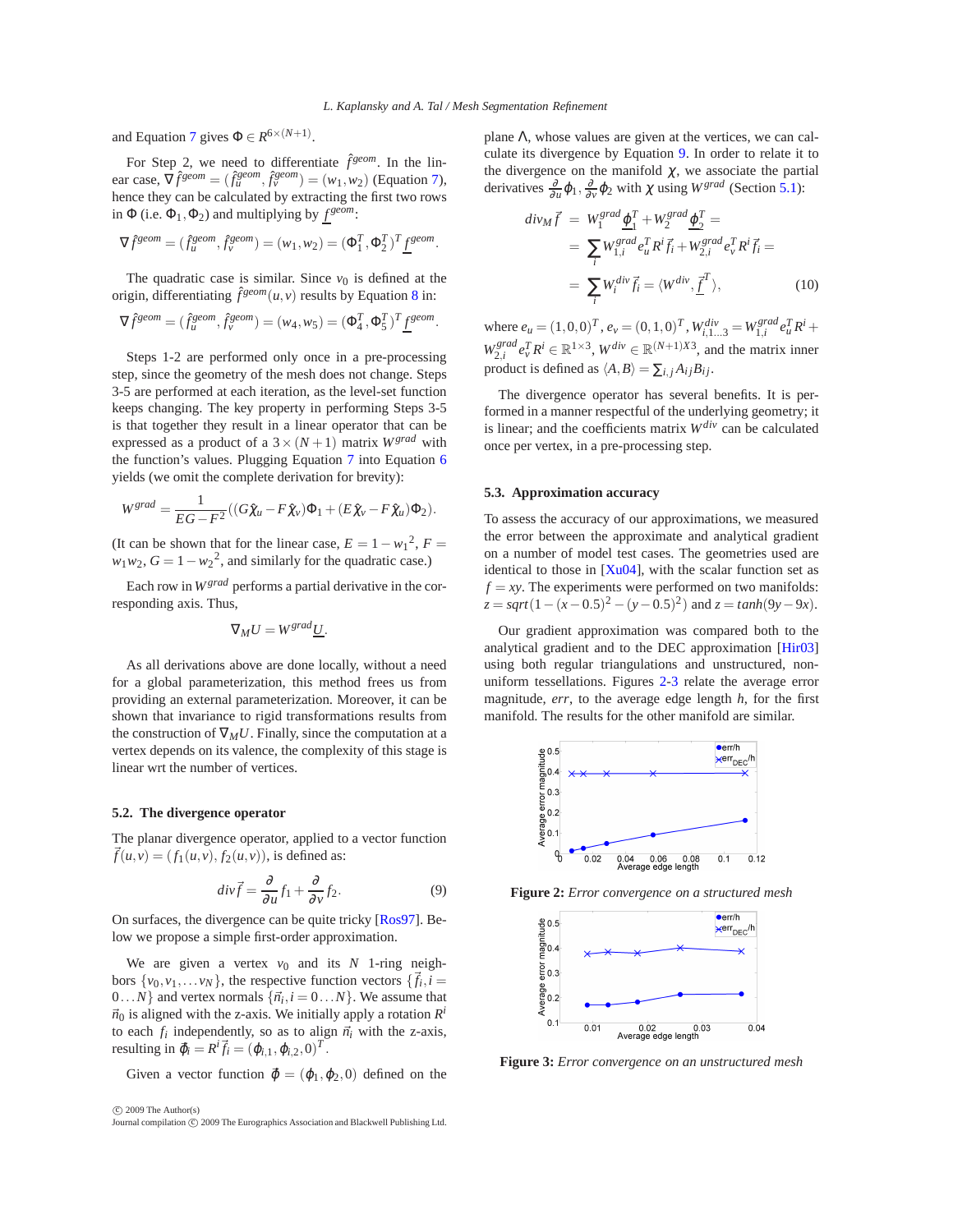*L. Kaplansky and A. Tal / Mesh Segmentation Refinement*



<span id="page-5-0"></span>**Figure 4:** *Refinements of segmentation boundaries produced by other segmentation algorithms (original – red, refined – blue). The boundaries were not only smoothed but also propagated to better locations.*

It is clear that as the mesh is made finer, the error of our approximation converges to zero at least linearly with *h*, even on the irregularly-sampled meshes.

Moreover, comparison of the results to DEC shows that our method results in a better approximation. DEC proposes a thorough, coordinate-free formulation for mesh differential operators [\[MDSB02](#page-8-28)[,Hir03,](#page-8-24)[ES06\]](#page-8-29) . Our approach focuses on the gradient and divergence. Similarly to DEC, our operators are coordinate-free, parameterization independent, pose invariant, linear wrt the vertex values, and easy to implement. However, in addition to producing a better approximation, our scheme is free from DEC's orientability requirement, as illustrated by the Klein bottle in Figure [8.](#page-7-0)

### **6. Results**

Figures [1](#page-0-0) and [4](#page-5-0) show examples of segmentation refinements. The initial boundary curves are produced by known

segmentation algorithms [\[ABBP05,](#page-8-26) [GF08,](#page-8-8) [KLT05,](#page-8-7) [LLS](#page-8-2)<sup>\*05</sup>, [SSCO08,](#page-8-25)[ZL05\]](#page-8-27). As seen, the original boundaries might not only be jagged (Figure [4\)](#page-5-0), but sometimes pass through undesirable locations, as evident in the boundary between the head and the neck in Figure [1.](#page-0-0) Nevertheless, these boundaries are close enough to the appropriate location to serve as the initial curves for the refinement process. While there exist algorithms that resolve jaggedness [\[LLP05\]](#page-8-30), they do not handle the problem of advancing the boundaries to positions commonly considered "meaningful" – concave and short.

It is important to note that some of these algorithms (e.g. [\[KLT05,](#page-8-7) [SSCO08\]](#page-8-25)) include post-processing stages in which the boundaries are refined, for instance using minimal cuts. Regardless, our algorithm is able to further refine upon their results.

Our process not only "smooths" the original curves, but also moves them to locations that better conform to the mesh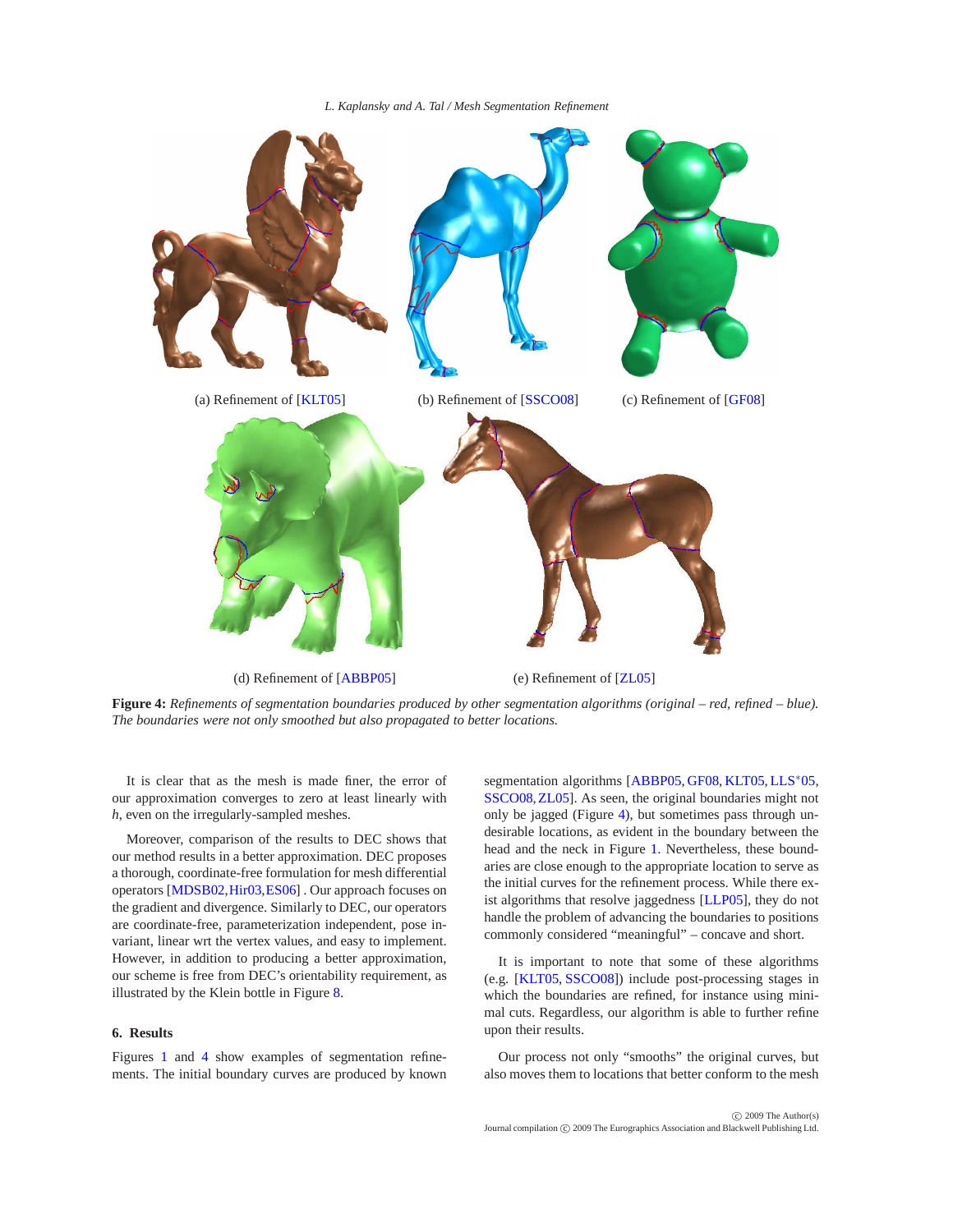features. These refinements are more pronounced for moderately sized models (Figure  $4(d)$  $4(d)$ ), where it is visible that the improvement gained by passing the curve through the faces more than makes up for the error introduced by the local geometry fitting. Figure [1](#page-0-0) also demonstrates refining a segmentation produced by a parameterization-dependent flow.

An additional application of this algorithm is in interactive segmentation [\[FKS](#page-8-31)∗04[,LLS](#page-8-2)∗05] which enables the user to manually segment the model in accordance with a particular goal in mind. The user quickly draws an initial coarse estimate of the boundary curves, which then deforms wrt the features relevant to this goal. Our algorithm proposes a ready solution for this problem .

Figure [5](#page-6-1) shows an example of deforming a manuallydefined curve. It also demonstrates the algorithm's ability to automatically handle changes in the curve topology, performing splitting during the flow.



**Figure 5:** *Interactive segmentation: Starting from a single user-input curve (red), the curve splits, conforming to the two leg segments (blue).*

<span id="page-6-1"></span>**Limitations:** One limitation of this process is its inability to handle instances where the segmentation graph (mapping segments to nodes) has an odd-length cycle. This stems from a sign conflict, since the curve should reside between opposite signs of *U*. In practice, if the regions are sufficiently far apart, limiting the size of  $Ω$  takes care of this situation. Additional limitations, inherent to the use of the level-set formulation, are the inability to handle sharp corners as well as open curves.

**Performance:** Curve advancement (Steps 3-4, Algorithm 1) is linear in the size of the support region  $\Omega$  at each time step, owing to the linearity of the gradient and divergence operators. In our examples a single step on an Intel Core2 2.6GHz 2GB RAM, using Matlab, takes 5.4 ms, with  $\Omega$  consisting of 1410 vertices (a 5K-vertex model). For a support region  $\Omega$ consisting of 3135 vertices (a 20K model), it takes 14.8 ms. Convergence typically requires 1000–2000 steps.

The geodesic distances (Step 1) are approximated using Fast Marching, having a complexity of *O*(*N*log*N*) (*N* being the size of  $Ω$ ). This step takes 50 ms for a 1410-vertex  $Ω$ and 130 ms for a 3135-vertex  $Ω$ , and is performed at reinitialization, typically every 20–40 advancement steps.

 $\odot$  2009 The Author(s) Journal compilation  $\circled{c}$  2009 The Eurographics Association and Blackwell Publishing Ltd.

#### <span id="page-6-0"></span>**7. Additional applications**

Our algorithm can be utilized to aid in additional applications. This section demonstrates two of these: texture segmentation on manifolds and local constriction detection.

# **7.1. Texture-based mesh segmentation**

Most mesh segmentation algorithms are designed from a purely geometrical viewpoint – the conceptual "parts" they aim at finding are assumed to be defined only by the model's shape. However, there are cases in which the texture carries additional information about the partitioning. This can occur in models where the part's significance is better defined by its color rather than by its geometrical saliency, or when we wish to segment a texture that is already mapped on a mesh.

Our algorithm takes advantage of this additional information in a straightforward manner. By defining the edge indicator *g* using the texture information rather than the geometry information, the flow will conform to the texture features while still being mindful of the underlying mesh geometry. We define *g* using Equation [5](#page-3-5) with *K* set as the angle in polar coordinates of the Lab color space of the texture.

Figure [6](#page-7-1) shows an example of how texture information can assist facial segmentation. Starting from an initial (e.g., manually drawn) curve, the final curve settles smoothly along the lip boundaries. This enables us to overcome the inherent difficulty of this mesh segmentation task, caused by having the outer boundary of the lips lie in a convex region.

Figure [7](#page-7-2) shows how multiple texture components are segmented on a colored sphere. Starting from a single initial curve, topology changes are automatically handled, segmenting all the gray elements. In this example, a 2D parameterization is difficult to provide, hence it demonstrates the benefit of performing the segmentation directly on the mesh.

Figure [8](#page-7-0) compares the result of our algorithm with [\[SK07\]](#page-8-13). The latter is a parameterization-dependent level-set flow method, which requires a surface parameterization to be provided. Unfortunately, this requirement is hard to satisfy, since an arbitrary mesh cannot easily be mapped to a regular 2D grid. Despite the lack of a given parameterization, our algorithm is able to achieve a comparable result in terms of color separation, while converging to a smoother curve.

In Figures [7–](#page-7-2)[8](#page-7-0) an additional "external" force  $v\vec{N}$  is added, in order to overcome the curvature-induced force in the intermediate stages of the process. This force is weighted using the *g* indicator to obtain:  $\frac{\partial \mathscr{C}}{\partial t} = (g\kappa - (\nabla g \cdot \vec{N}) + \nu g)\vec{N}$ .

#### **7.2. Finding local constrictions**

Finding local constrictions of a thin structure often plays an important part in its analysis [\[HA03,](#page-8-32)[BWK05\]](#page-8-15). Examples include weakness detection in mechanical strength analysis, blood vessel stenosis location in arteriostenosis patients, and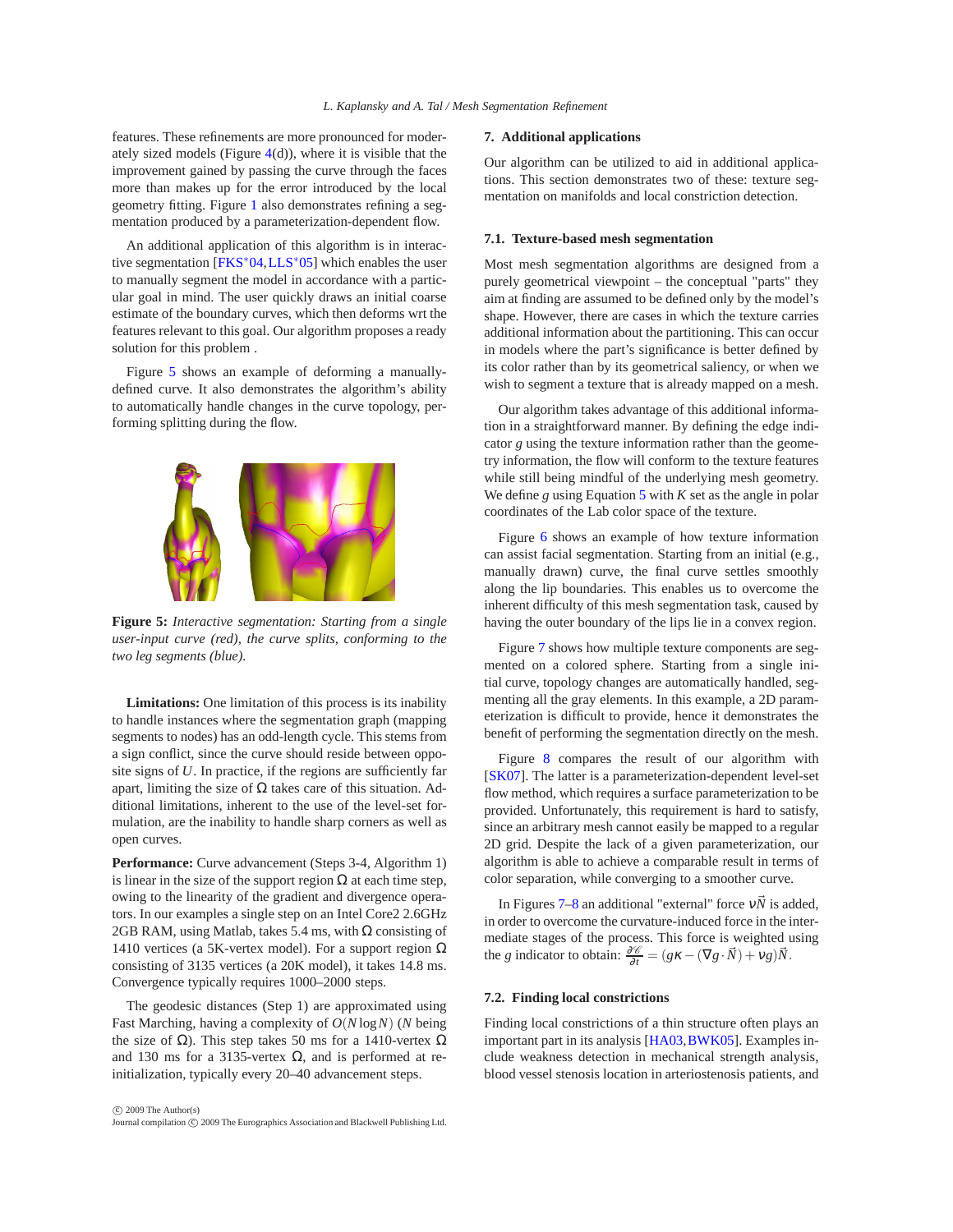

**Figure 6:** *Texture-based lip segmentation, starting from the white curve and converging to the blue.*

<span id="page-7-1"></span>

<span id="page-7-2"></span>**Figure 7:** *Texture-based segmentation: starting from a single curve (red) and ending with multiple curves (blue).*



<span id="page-7-0"></span>**Figure 8:** *Texture-based segmentation of a (non-orientable) Klein bottle*

collagen fiber strength analysis in osteoporosis patients. We propose to use a degenerate case of the geodesic flow within the general approach of Algorithm 1, in which  $g = 1$ , effectively resulting in the *curvature flow* to achieve this.

In Figure [9,](#page-7-3) the user-defined curves advance while cutting



**Figure 9:** *Local constriction detection. The initial curves (red) are deformed until reaching a steady state (blue). Left: Inner ear model; Right: Bone section tissue.*

<span id="page-7-3"></span>through the mesh edges, unconstrained by the vertices. This illustrates cases in which multiple curves are propagated simultaneously (using one global *U* function), each independently settling at its locally narrowest part of the mesh.

Figure [10](#page-8-33) compares our result with [\[HA03\]](#page-8-32)'s, in which the algorithm performs by progressive mesh simplification until a seed curve is located and then expanded back. By allowing the curve to cut through the mesh edges, our approach results in a smoother, shorter curve than would be possible when limiting the curve to pass through the vertices.

The algorithm's robustness to noise is demonstrated in Figure [11.](#page-8-34) We have performed constriction detection on increasingly noisy versions of the original model (with uniform noise added in the normal direction). The correct constrictions were located even for the very noisy version.

### **8. Conclusion**

This paper has presented an algorithm for refining given segmentation boundaries, resulting in smoother, shorter curves, which lie nearer to surface features. It is based on an extension to meshes of the level-set approach for implicitly propagating curves. The algorithm supports automatic topology changes of the curves, while allowing them to cut through the mesh edges, significantly reducing the triangulation effects. In addition, the paper has described a technique for calculating the surface gradient and divergence operators on the mesh vertices, which can find uses in other applications.

The algorithm was applied to segmentation results produced by five state-of-the art segmentation algorithms and exhibited refinements. It was also shown that our algorithm can be used for related curve-driven applications – interactive segmentation, texture-based mesh segmentation, and local constriction detection. In these applications refinements over previous approaches was shown.

In the future, we intend to investigate other curve flows and their usefulness for additional applications. Moreover,